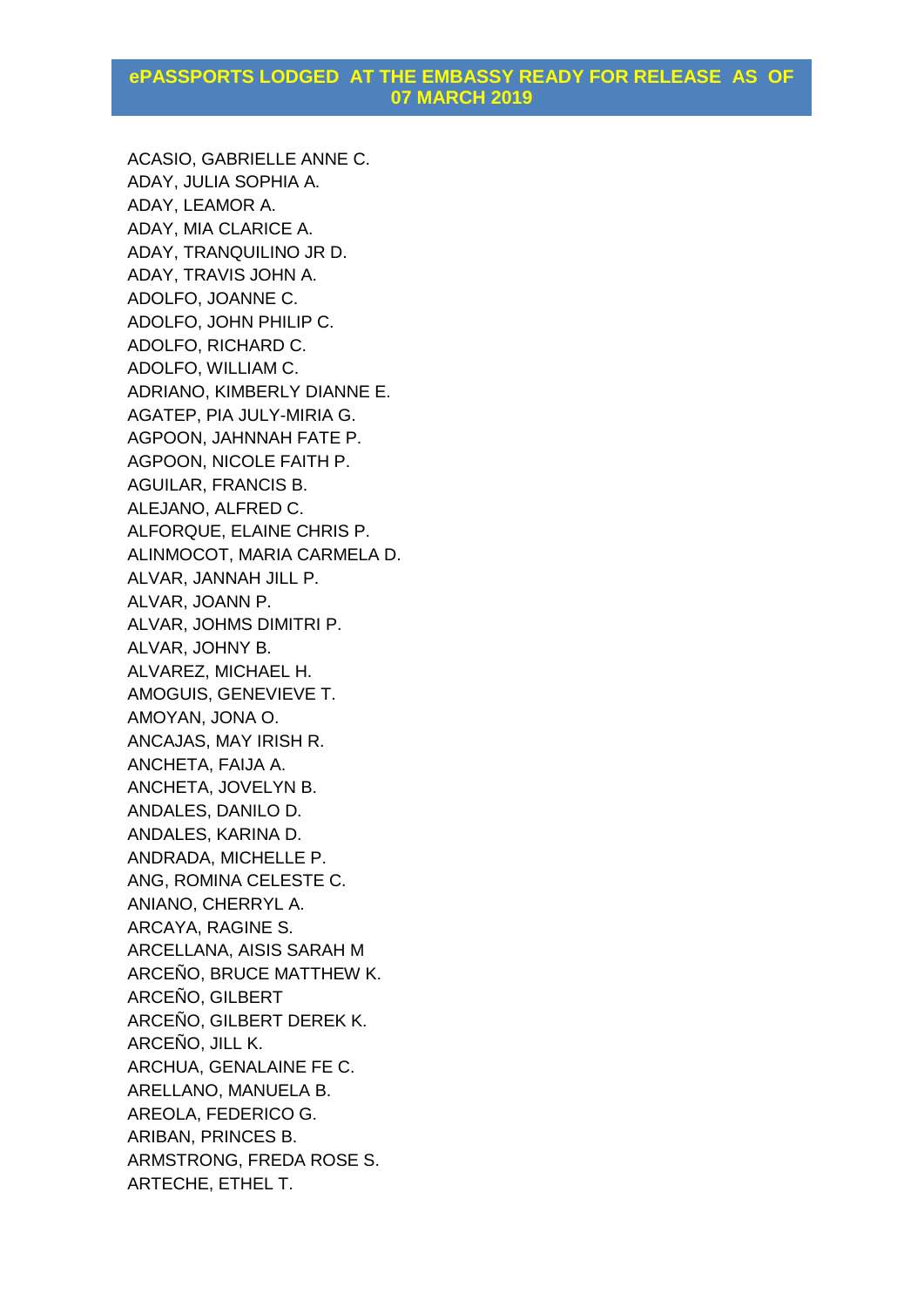ASANZA, DANTE JR. A. ASEO, DENNIS FRANCIS T. ASPECTO, JENELLY B. ASUMEN, MILDRED O. BADILLO, MARIEAN M. BADILLO, SHERWIN B. BALAG, FERDINAND P. BALAGOT, ALEXANDER LUIS J. BALAJO, CAROLEEN GLENDA D. BALANSAG, SIMPLICIA A. BALMES, CARLA MAE M. BANAERA, GRITCHEN P. BAÑEZ, JESSIE P. BAÑOSIA RHIANNE NIKOLE A. BAÑOSIA, ERICKA RHAINE A. BANTAWIG, JOSE B. BARBER, IRENE C. BARRIENTOS, NEIZL CARLA M. BARTOLOME, CHESTER JON L. BARTOLOME, MA. RAYVIERRA S. BASTYAN, ANITA S. BAUTISTA, JAMES EDUARD V. BEAZLEY, CARMENCITA B. BECOÑADO, ALICIA C. BELISARIO, ALVIN D. BRAZA, LECELLE O. BRAZA, TEOFY LEONOR O. BUENAVENTURA, BEATRIZ C. BULAONG, BENJAMIN C. BULURAN, DARWIN JOHANN S. BUMANGIT, LESLIE L. BUQUE, GINA P. BUROG, CARL VINCENT P. BUROG, KARLA DENISE P. BUROG, ROCHELLE ANN T. CABAÑAS, PAUL CHRISTIAN CABANGON, KATHLEEN JOY L. CALAGOS, JAMES ROWLAND U. CALPATURA, JAN LOWIS M. CALPATURA, JENNILYN S. CAMADO, CRISCYL JEAN L. CANIZO, KEZIAH L. CANONG, DIANA O. CAOILI, DAVE CHARLES L. CAPONE, CRISTY FE P.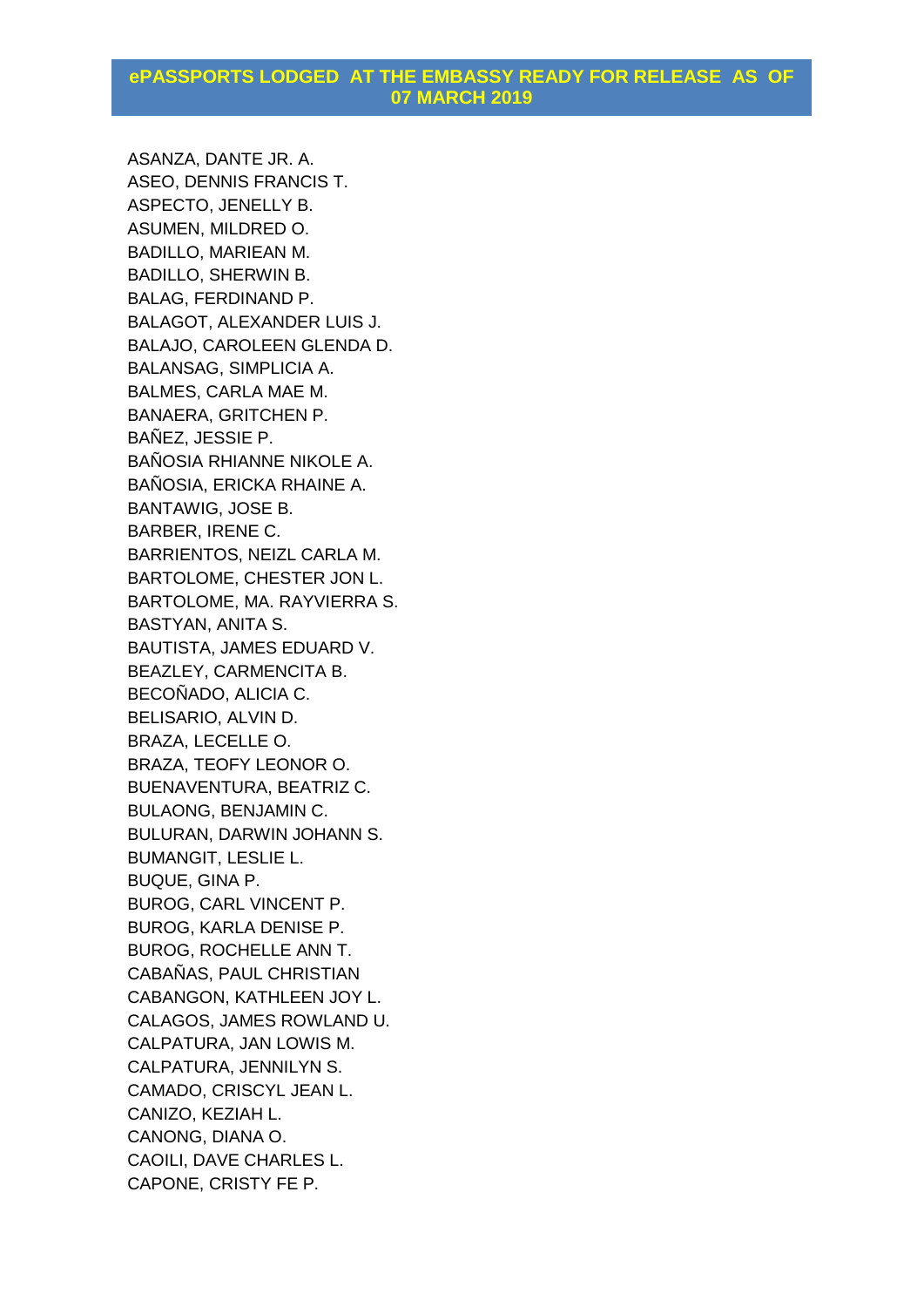CAPRICHO, RISTY LEO B. CAPRICHO, ROCHELLE MAE L. CARBONE, LOURDES Y. CARLOS, MOTLEY L. CARSON, MARIA CAROLYN L. CASANE, MELANE L. CASEY, LIAM FRANCIS R. CASIDA, MAMERTO JR B. CASTILLO, ADELLY JHANE A. CASTILLO, ELLA CECILIA R. CASTILLO, TREMANE JORDAN CATAPANG, ALFREDO C. CATCHAPERO, FRANCIS GABRIEL G. CATCHAPERO, FRANCIS HENRY P. CATCHAPERO, RYGEN VIKTOR S. CATIPAY, LYN F. CAUSING SHAIRA NICOLE A. CAUSING, STELLA ELISE A. CELESTE, MIRME GRACE T. CELI, MARIANNE M. CHUNTIC, THOMAS N. CINCO, AHIO JR B. CINCO, CONNIE G. CIPRIANO, ELIYAH VICTORIA F. CIPRIANO, EVANGELINE F. CO, RACHELLE CHRISTINE CODERA, ARTHEMUS JR A. CODERA, ARTHEMUS R. CODERA, KAREN A. COLLADO, JAMIE SHAULA O. COLLADO, RYOGIN O. COLLINS, LIEZEL C. CONSTANTINO, MARICEL L. CONTANTE, BRANDON JEREMY B. CORBITT, OLIVER PATRICK I. CORCIEGA, ADRIANO C. CORRIGAN, RIMELLY A. CRICHTON, GAIL ANNE CHIARA Q. CUMPA, RICARDO JR B. DAGCUTAN, HAZEL JOY K. DAGUIA, CATHERINE P. DAQUIGAN, DIANA MAE C. DARLING, JENNIFER B. DAVID, MARA MIKAELA B. DAYADO, LOLITA A.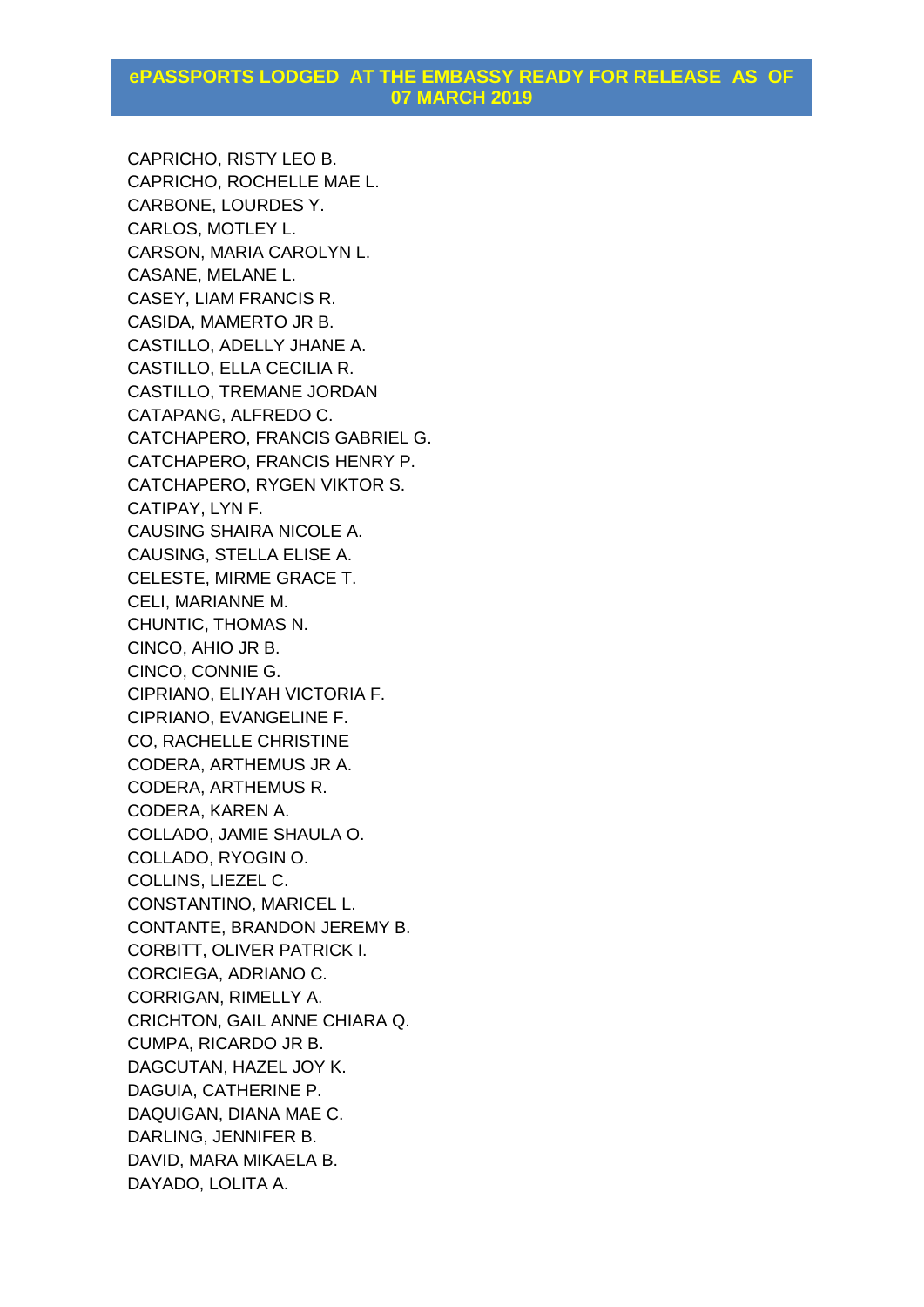DE GUZMAN, MELINDA G. DE GUZMAN, PHILLIP JHERVISON G. DE LEON, MEISSNER ZEKE DEL CASTILLO, CASANDRA S. DEL ROSARIO, MAY ANTONETTE DEL ROSARIO, RYAN C. DELA CRUZ, ANDREA MARIA C. DELA CRUZ, DAVID MARTIN C. DELA CRUZ, MARIA C. DELA ROCA, RAMIL A. DELOS SANTOS, SHARMAINE JOY DIANSAY, MERLIN T. DICHOSO, JOAQUIN LOLITO D. DIMALANTA, EDWARD G. DINEROS, JOSHUA A. DIZON, MARK LOUIE R. DOMINES, KHYM FHLVYRGE DOMINES, KHYTH MYCHYL DONAIRE, TRIFUNO R. DORADO, VIBERN P. DORIA, HERA ANDREA P. DOWLING, OLIVIA JOANA F. DUCAT, JOSEPH D. DUMARAN, GEV RUSSELL G. DUMARAN, HYANCINT C. DUMARAN, NEDI JESSA C. DUMPA, CRESTA APRIL N. EMMS, JONALYN M. ENCABO, DOMINIQUE M. ENCARNACION, ALEXANDRA NICOLE P. ENCARNACION, MICHEL P. ENDRINAS, CELESTE DIANNE S. ENRIQUEZ, VINCENT ROMMEL H. ERESTAIN, LEA S. ERESTAIN, LEA S. ESDRELON, JOYCE Z. ESPIRITU, KANE D. ESTEBAN, NIÑA P. ESTEVES, MONAH Q. FAMADOR, ERWIN ROMMEL S. FARAON, BRYAN V. FARAON, PRINCESS ALEXIA T. FAWCETT, GILDA L. FERNANDEZ, RHUEL ARVIN B. FERRER, ELLEN LEIGH I.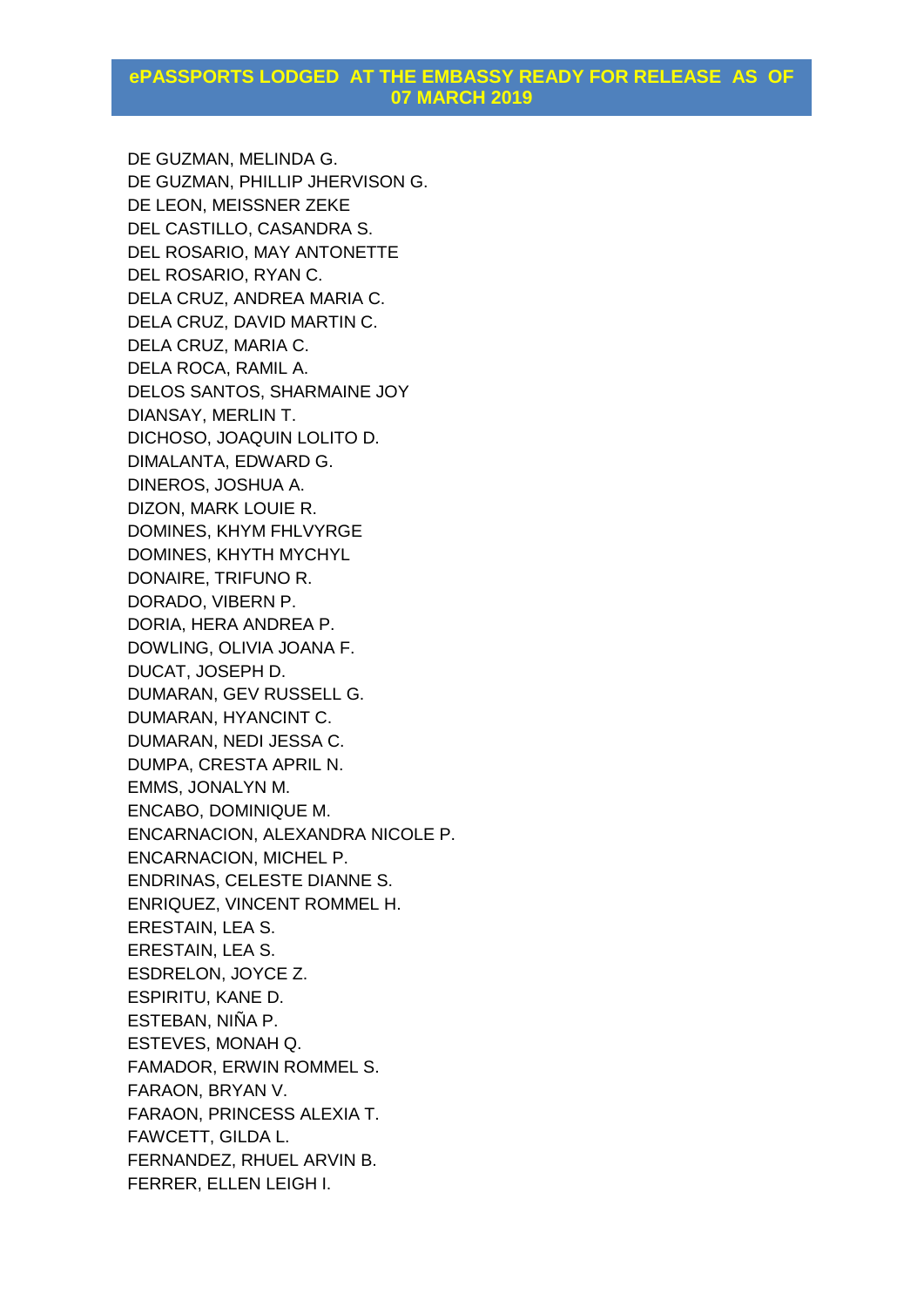FERRER, FERHEN B. FIELDER, MA. RIZA D. FLORANDO, LOU ANTONETTE S. FRANCISCO, JONA E. FUENTES, FLORIMEL Q. GABOT, LEHONA GYN P. GABOT, SETH GEWN P. GABOT, WYNOLA P. GALAROSA, ZAMINO NOEL C. GALIDO, VICENTE IGNACIO N. GALILA, ROLAND V. GALME, KENNY JIM F. GARCIA, EIHLIONY CHLOETILLE GARCIA, MARIPEARL SJ GAROL, JOM WENDELL C. GAROL, RHEALYN D. GARTH, PRINCESS NATALIE L. GERARDO, CHARLOTTE G. GHOBASHY, YARA WALEED L. GIURISSI, ESTER A. GOMEZ, REX S. GONZALES, MARY ANN L. GONZALES, WHAYNE MARAGARETH L. GONZALES, WILSON M. GRAHAM, RHEA C. GULATERA, RONALD JR B. HALL, MARIA CRISTINA N. HARRISON, ANNA MAE M. HAYES, SHEMAIAH C. HAYNES, JOCELYN Q. HERNANDEZ, JOHN ONEIL M. HODGES, ANDREA C. HODGES, RHIANNA MAY C. IDDOBA, DIALYN B. ILAGAN, FREYA YEKATERINA C. ISIP, RICARDO P. JERUSALEM, CLARIBELLE M JERUSALEM, PETER ALADDIN L. JESBERG, LUCILLE O. JESTINGOR, PHOENIX GABRIEL S. JESTINGOR, YSABELLA LOUISE S. JOORAWON, NANCY F. JUANITES, EDGAR JR M. JUMAMIL, ALINE J. KABIGTING, PHOEBE MAE P.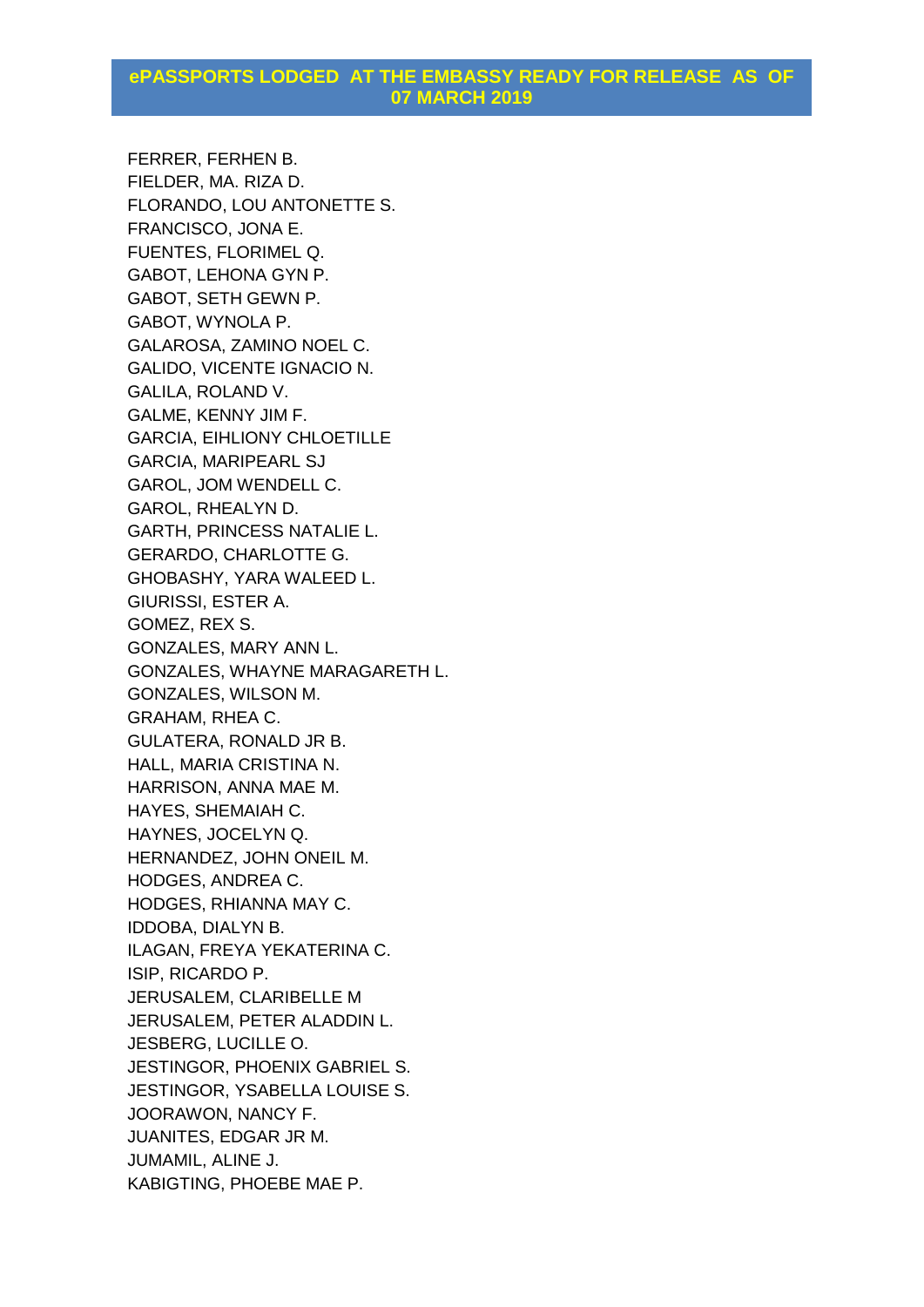KARYDIS, STEPHANIE B. LACANILAO, JENNY DL. LAHAYLAHAY, ALLEN R. LAMBERT, MARY GRACE T. LASCANO, MARGIE C. LASCUÑA, SUZETTE T. LEAHY, MARIA LESLIE LEUDAR, HELEN MAY M. LIM, AIDA B. LIM, MA. KRISTINA L. LIVAS, GESSIE V. LIZARDO, KIM DUSTIN S. LO-AY, JOSE GAIUS F. LUBAO, HENRY D. LUCHSINGER, MECHAELA AYESHA A. MACEDA, LEONILA F. MADAMBA, RAPLH JEFFREY P. MAGBANUA, FE D. MAGBOJOS, MARK ANGELO S. MAGLINTE, JOYCE B. MAKILING, KYLA JEAN MALAHAY, ERROL TIM V. MALAHAY, MILAGROS P. MALAHAY, ZEUS ADRIAN BRANDO P. MALIGSAY, BENEDICT R. MALIGSAY, GLORIA R. MALUNAS, BUSHANNE RIO R. MALUNAS, HILARIO JR. A. MALUNAS, MARIZ RIO R. MALUNAS, SHELOMITH RIO R. MAMABA, MOI GLEN M. MANGAHAS, MARCELITA C. MANITO, MARJORIE T. MANLAPIG, LYNDON P. MANLAPIG, ZOE KAMIL K. MANTABOTEM CHONA U. MARDO, KING FELIX MARQUEZ, EUNICE M. MARQUEZ, REIANN EDA M. MATIAS, ERICSON P. MATIAS, EUNIKAELA COLEEN C. MATIC, GILEM M. MATTHEW, DANIEL B. MCKINLAY, MARIEVIC A. MEJIA, MARIA VICTORIA M.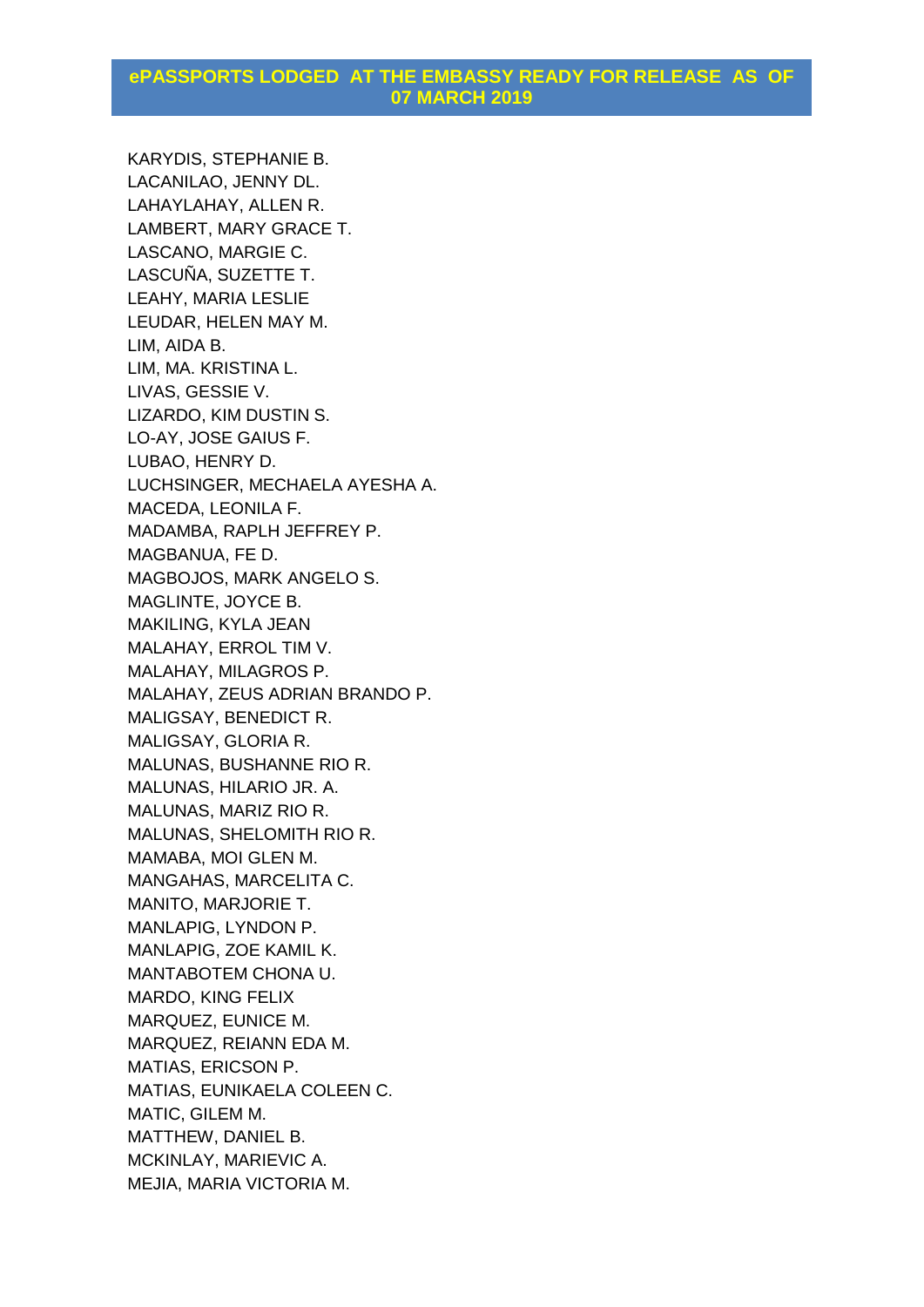MEJIA, MARIE VICTORIA C. MEMBRERE, DAN CARLVIN S. MENDOZA, JONA JOY T. MENDOZA, KRISNA MARIE N. MEURA, JO-AN C. MINA, ALLAN A. MINA, ALLEANA M. MINA, ANABELLE M. MINA, GERRY P. MIÑOZA, DANIELLE SHEARLE Q. MOMO, ANNIE A. MORA, CYREL ALYSSA J. NADUGO, ANGELA MAE I. NAGUNA, LOUIE GEORGE V. NAYON, CAMILA NADINE T. NAYON, MARIA LOURDES T. NAYON, TAMERA ZOE T. NEPTUNO, MARIA ALGEAN NISPEROS, ABOU BEN JOHN L. NISPEROS, JOSEPHINE G. NUÑEZ, NATHANIEL M. OBILLE, CLINT REGGIE D. OBILLE, ISAGANI Y. OBILLE, JUDITH D. OBILLE, KATE MAYLEEN D. OBRERO, RYAN ANTHONY M. ONDA, DANISE ANN OPLAS, JOSE JR. B. OPLAS, VINCE JOSEPH L. ORONGAN, JESSE C. ORPILLA, GLENDA T. OYANGOREN, ERNEST JOHN L. PAALAN, ANNALIZA F. PABINGUIT, KYLE C. PABINGUIT, LEAH C. PABINGUIT, LUKE C. PAIMALAN, LOUIE BRYAN G. PAREDES, ZENAIDA F. PARIÑAS, JOLE MATTHEW M. PARK, TATHIANNA M. PARKINSON, MAY C. PARREÑO, SHIELA MAE V. PATALINGHUG, NIÑA KARLA A. PATALINGHUG, NOVIE JANE A. PATEN, RENA A.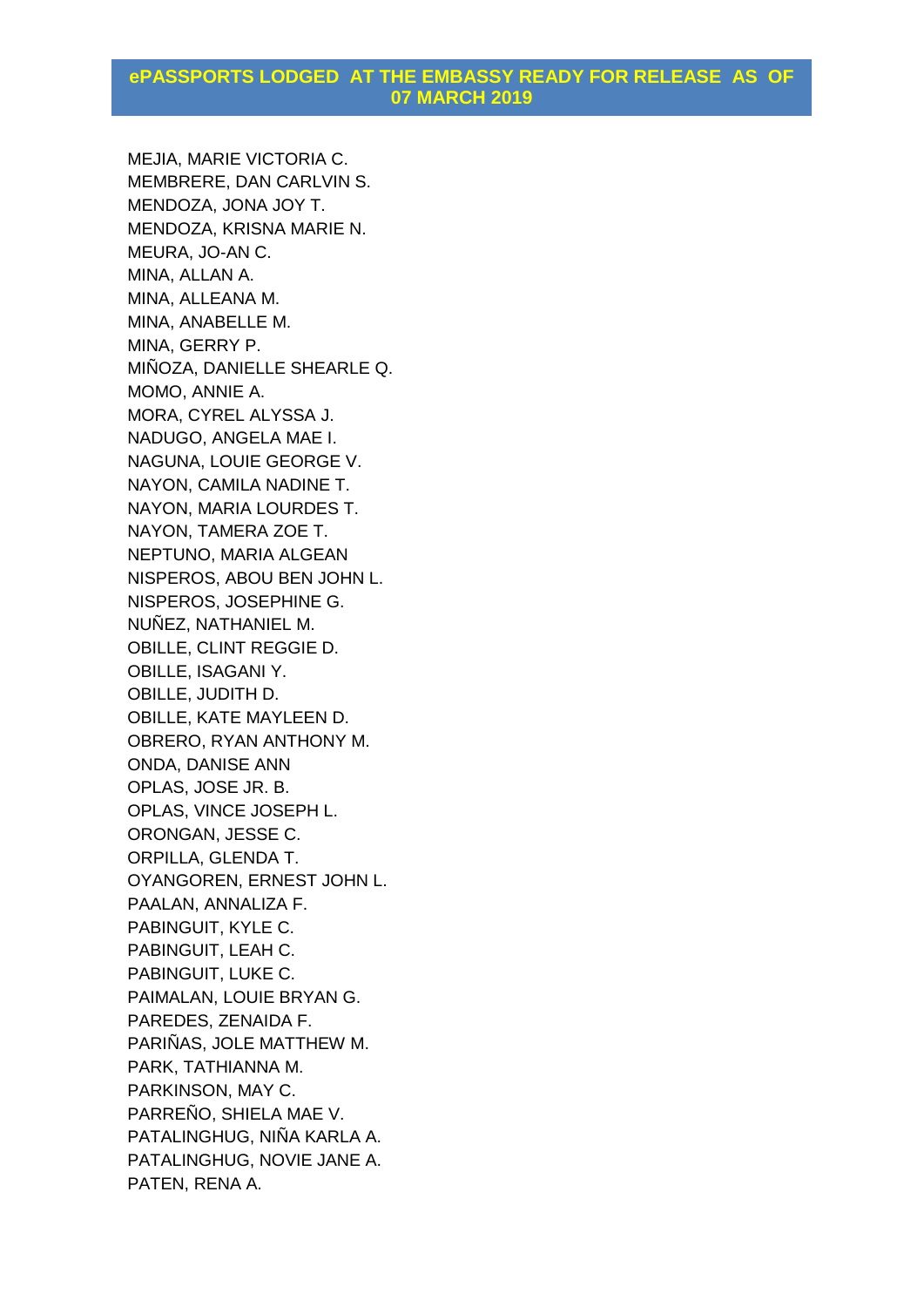PATES, PRINCE WILFREDO P. PATRICIO, NHEL RICHARD E. PAYGANE, GENEVIEVE Z. PAYUMO, JANE G. PEDRAJA, KARLYLE D. PENMAN, RUTH VIVIAN C. PEREY, KATRINA BAMBIE PEREZ, ANGELA ICAH T. PEREZ, CHRISTIA RAMIAH T. PEREZ, JANELLE LAUREN D. PEREZ, LYRA JULIANNA D. PEREZ, MARY RONETH T. PESA, CARMENCITA B. PIGA, MARGIE PILAR, BABY JANE S. PILOTIN, NANERDA M. PINEDA, ROSEMARIE R. PIPO, KARL LEN A. PODIOTAN, ALTHEA JANYA S. PODIOTAN, JOHN KASTER C. PODIOTAN, KASTER S. PODIOTAN, LUVINE MARY C. PODIOTAN, RHIANNA FAYE C. POLILIN, JAMES JR L. POLINAR, STEPHANIE B. POLIRAN, ANGIE L. PROFUGO, ELIZA L. QUIAMBAO, LUCAS MATEO QUIAMBAO, MARIA ROSARIO D. QUIAMBAO, MARIBEL P. RAMON, ABEGAIL N. RAMOS, NOEMI A. RECILLA, LUZVIMINDA C. RENDIZA, BENGIE L. REYES, JILLIAN MICHAELA S. REYES, JUSTINE MAE F. REYES, MONIQUE R. RICAFORT, FRANCIS L. RICON, ELISHA MAEVE A. RIOFLORIDO, ANABELLE P. RIOFLORO, GARYY F. ROBLES, RONELET RODRIGUEZ, EMMANUEL J. ROUND, CARMELITA B. RUDIO, CARMELITA T.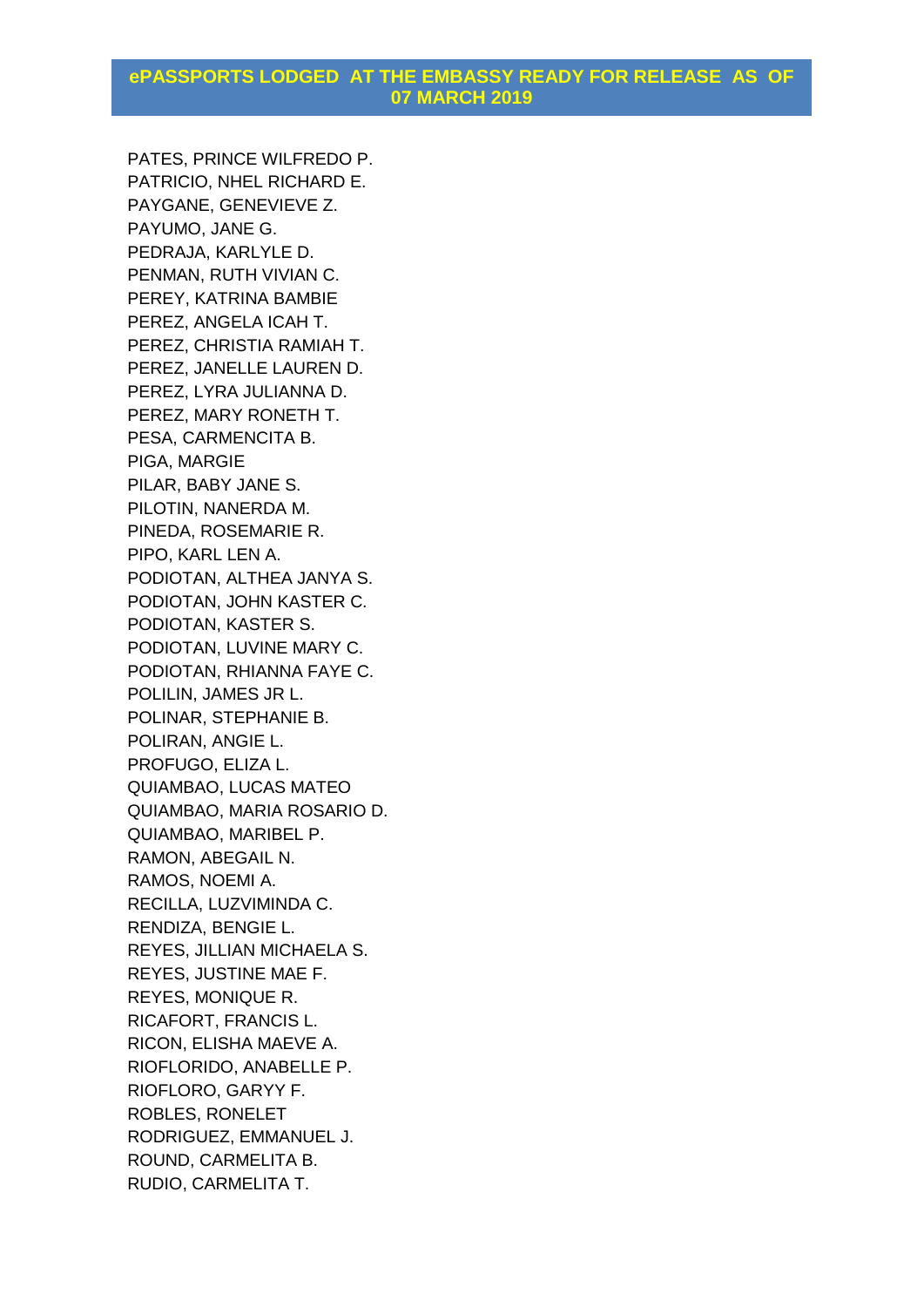SAGARINO, STEPHEN T. SALGADO, DANIELLE ANNE W. SALVADOR, MARSHELL JOE SAN JOSE, ANTHONY P. SANARIZ, JERMAINE RYKEN V. SANDOVAL, JAYJAY G. SANIDAD, YSAAC C. SANTIAGO, DEXTER L. SANTIAGO, LOURDES L. SANTOS, JACKLYN T. SANTOS, MICHAEL R. SARILLANA, CINDY GRACE SASUMAN, LIEZL T. SAVIS, LESLIE P. SIBAYAN, ROLANDO A. SIMAN, MARK LEIF C. SIMAN, MARKUS RAPHAEL F. SINGCULAN, RAVEN CLEMENTINE T. SIRES, MARILYN M. SOLAMO, AMADEO ELISEO JR. SOLAMO, LEILANI M. SOMUSA, , ROSALYN L. SORILLA, VINCE ALF J. SUANER, MIBELEN G. SUMANG, NATHANIEL P. SUMNER, LAILE DL TADENA, REYMUND B. TAJALE, MAE KRISTINE C. TALES, FEBBI ANN S. TAN, SYLVIA L. TANATO, JULIET M. TANQUIENG, MICHELLE ANNE S. TAVARA, DENNIS L. TELAN, JONA M. TENORIO, FAITH R. TEO, IRISH M. THAPA, ALEX C. THOMPSON, REGINALDA C. THURLING, ABIGAIL R. TIMOGAN, KRISTINE JENEVIC F. TIMOGAN, VINCENT CHRISTIAN F. TOLENTINO, JOSEPHINE L. TOLENTINO, MARK JENRY A. TONOGBANUA, CLINT V. TORREJAS, FLORANGELE B.